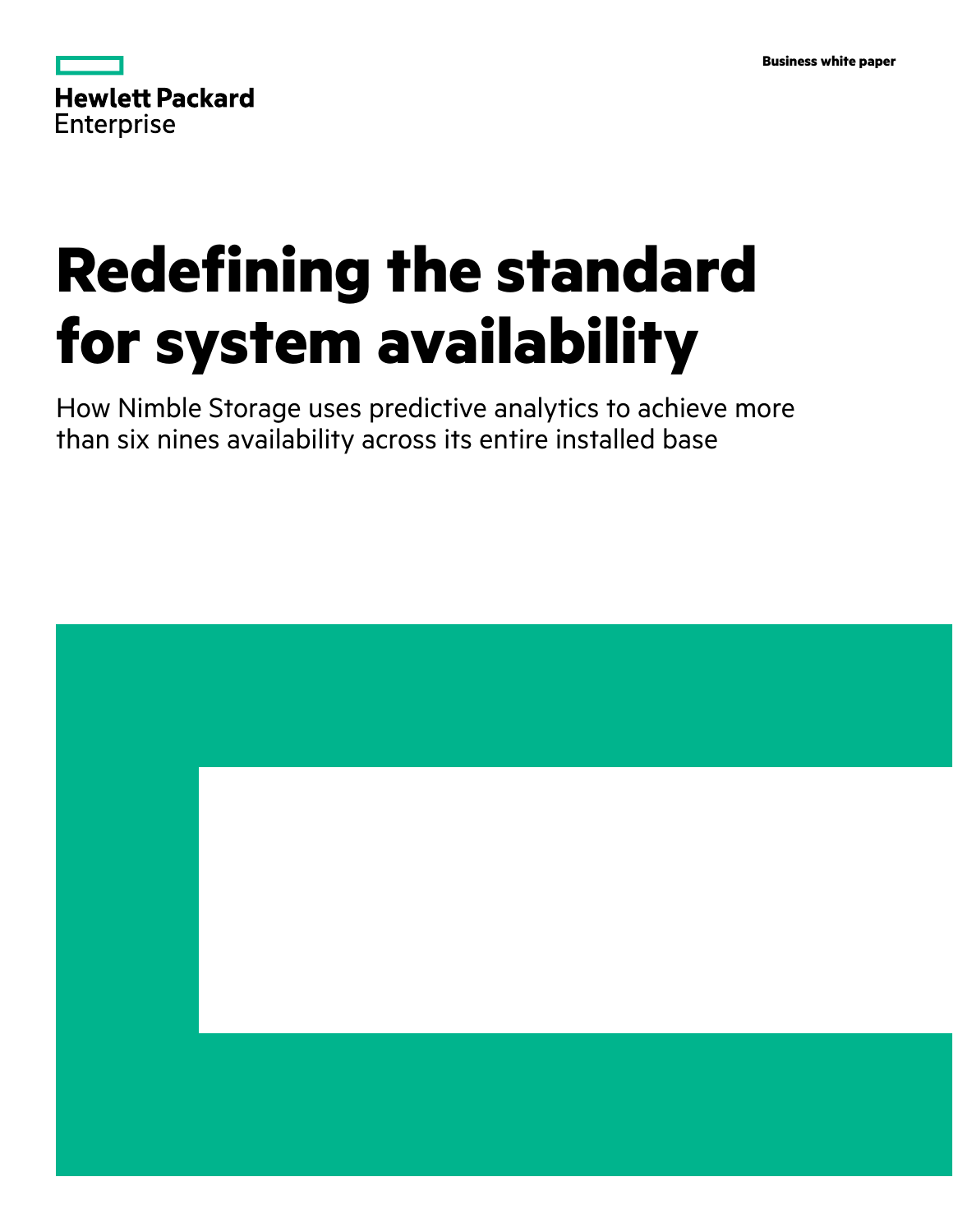# **Table of contents**

**[Introduction](#page-2-0)**

- **[How availability is measured](#page-3-0)**
- **[Preventing downtime with InfoSight Predictive Analytics](#page-3-0)**
- **[Guiding principle for preventing issues](#page-5-0)**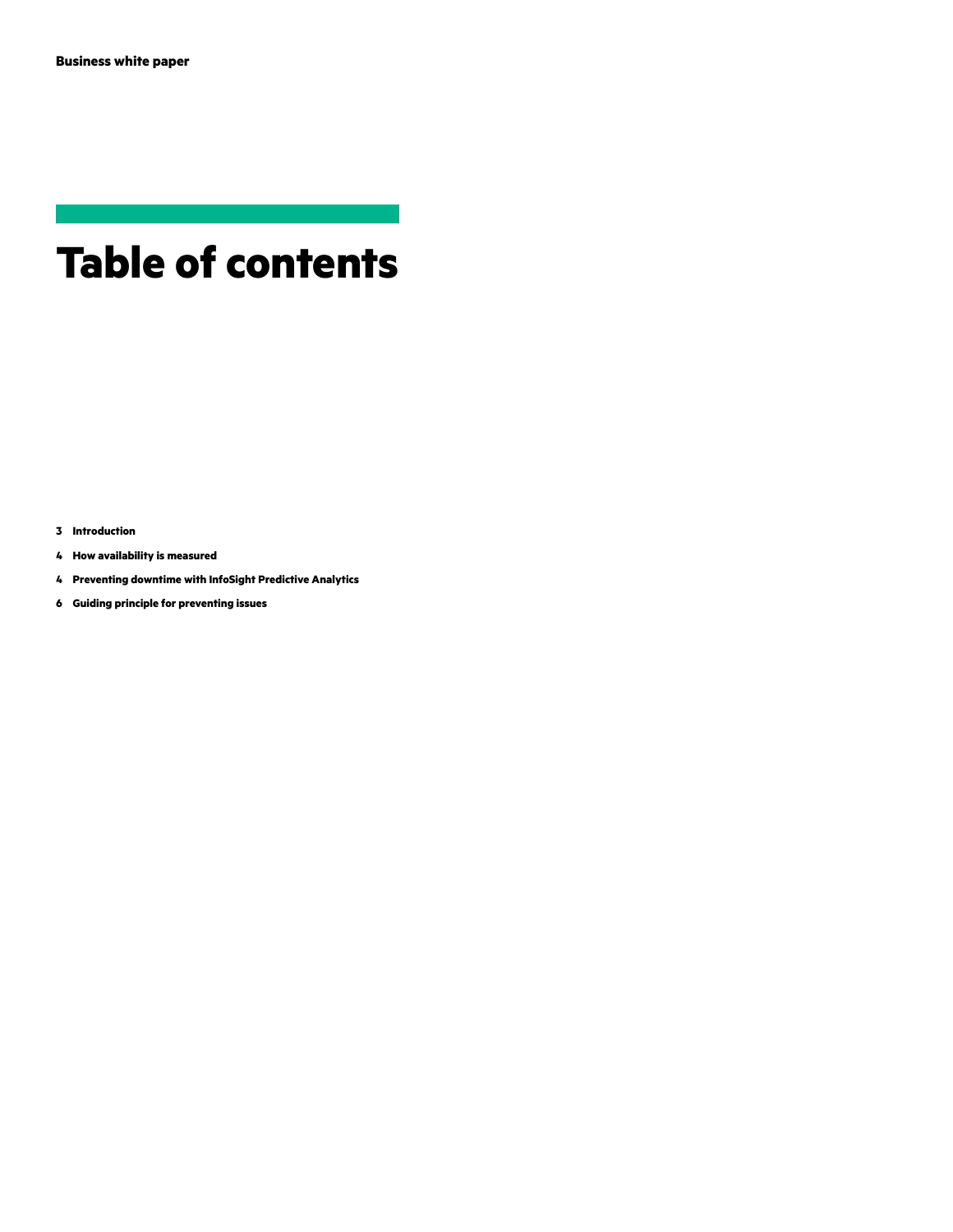<span id="page-2-0"></span>

# **Introduction**

Businesses in every sector are increasingly reliant on applications to handle everything from back-end operations to the delivery of new products, services, and customer experiences. That is why infrastructure system availability and the elimination of unplanned downtime are more important than ever before. Recent research has shown that the average cost of an hour of downtime is about half-a-million dollars,<sup>1</sup> and this will only increase with the continued digitization of industries.

For far too long, superior storage availability has only been possible through expensive, on-site service contracts on excessively redundant hardware models. Since its founding, Nimble, a Hewlett Packard Enterprise company, has been on the ambitious mission to break the mold and not only build better availability into their products but also enable continuous improvement over time.

In 2014, **[Nimble](https://www.hpe.com/storage/nimble)** (now a Hewlett Packard Enterprise company) announced what was then a breakthrough: over five nines of measured availability. Just two years later, Nimble has further distanced itself from the pack with over six nines (99.999928%) of measured availability across its entire installed base. This translates to an impact of less than 25 seconds annually—a 4X improvement in just over two years.<sup>2</sup>

It is important to understand that published availability values are not all created equal—many are just theoretical measurements. The details on how availability is delivered distinguish one from the other and reduce business risk. With respect to availability from Nimble:

- 1. **It is measured and based on real, achieved values, not theoretical projections.** You can be confident about future availability levels only when metrics about past performance are transparent and proven by actual data and customers.
- 2. **It is measured for the entire installed base, including every model and OS release.**  Showing improvement on the latest products and releases is easy. The challenge is delivering complete system availability including systems that have been in operation for over six years.
- 3. **It is continuously improving.**

It already starts out more reliable than others and keeps improving with over six years of installed-base learning and insights.

#### 4. **It is standard for all products, not requiring special terms or service.**

Building best-in-class availability into every product without charging a premium or requiring a special service contract or configuration is fundamental to Nimble.

<sup>1</sup> "**[Maintaining Virtual System Uptime In](https://www.stratus.com/assets/aberdeen-maintaining-virtual-systems-uptime.pdf)  [Today's Transforming IT Infrastructure](https://www.stratus.com/assets/aberdeen-maintaining-virtual-systems-uptime.pdf)**," The Aberdeen Group, 2016

<sup>2</sup> "**[Five Nines Availability Becomes a](https://www.nimblestorage.com/blog/five-nines-availability-becomes-a-reality-with-nimble-storage)  [Reality with Nimble](https://www.nimblestorage.com/blog/five-nines-availability-becomes-a-reality-with-nimble-storage)**," Nimble, 2014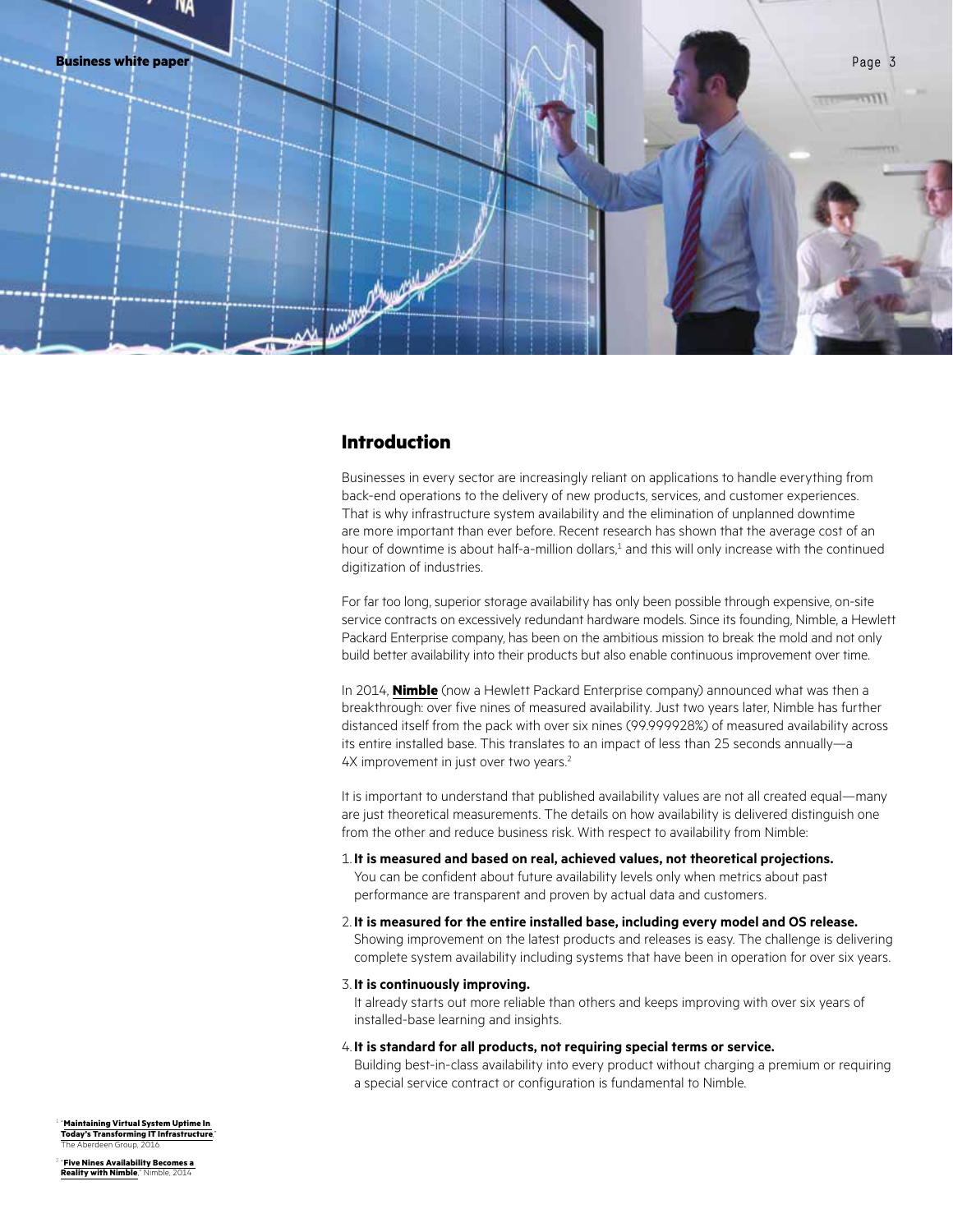#### <span id="page-3-0"></span>**This innovation begs the question—how does Nimble do it?**

The basis for system reliability at Nimble starts with the architecture of the storage platform. There is no single point of failure (fault tolerance with redundant components). Dual controllers allow for nondisruptive upgrades with no performance impact in the case of controller failure. Moreover, the software architecture is fault tolerant and delivers extremely robust data integrity including Triple+ Parity RAID and end-to-end integrity validation.

However, there are degrees of unpredictability that can't be engineered out through system design, due to complexity across infrastructure layers. This has not stopped Nimble from continuing to improve significantly and progress towards a zero-downtime lifecycle. The measured availability of Nimble arrays keeps getting better through predictive analytics, installed-base learning, and our commitment to a transformed support experience. Nimble is redefining the standard.

The following sections of this paper dive into the details, revealing the unique approach that has enabled Nimble to continuously improve and exceed six nines of measured availability across the entire installed base.

# **How availability is measured**

The data that Nimble collects from storage arrays allows availability to be measured to the microsecond. While most arrays experience no downtime, any periods of downtime that do occur are automatically identified, categorized, and archived, allowing Nimble to track availability across the installed base as well as by software release, model, or any other dimension. These records are rigorously maintained and all downtime are investigated to make certain that the impact to the customer is accurately captured. Overall availability numbers are monitored regularly, allowing us to identify areas where further improvements can be made.

Since availability tracking is such a powerful tool, it is important to make it as complete as possible. All arrays are included, with the exception of internal systems used for development and testing. Moreover, any issue that results in unplanned downtime is included, even issues due to a third-party problem. Periods when an array is not expected to be available are filtered out, for example, a general power outage or a situation where a customer shuts the array down in order to move it to a new location.

# **Preventing downtime with InfoSight Predictive Analytics**

Since its inception, Nimble has incorporated advanced analytics into the core architecture of every system, it does so to radically improve operational system reliability—not only for the storage arrays but also for infrastructure layers beyond storage. The complexity and variability across applications, infrastructure, and configurations has made downtime-inducing problems all but inevitable.

To combat this longstanding issue, Nimble took a unique approach and began embedding diagnostic sensors into every module of code from day one, building a foundation for real-time, deep health, and performance analytics. To date, each system contains thousands of sensor collectors and InfoSight Predictive Analytics collects and correlates millions of sensor data points per second across its installed base, enabling global visibility and learning.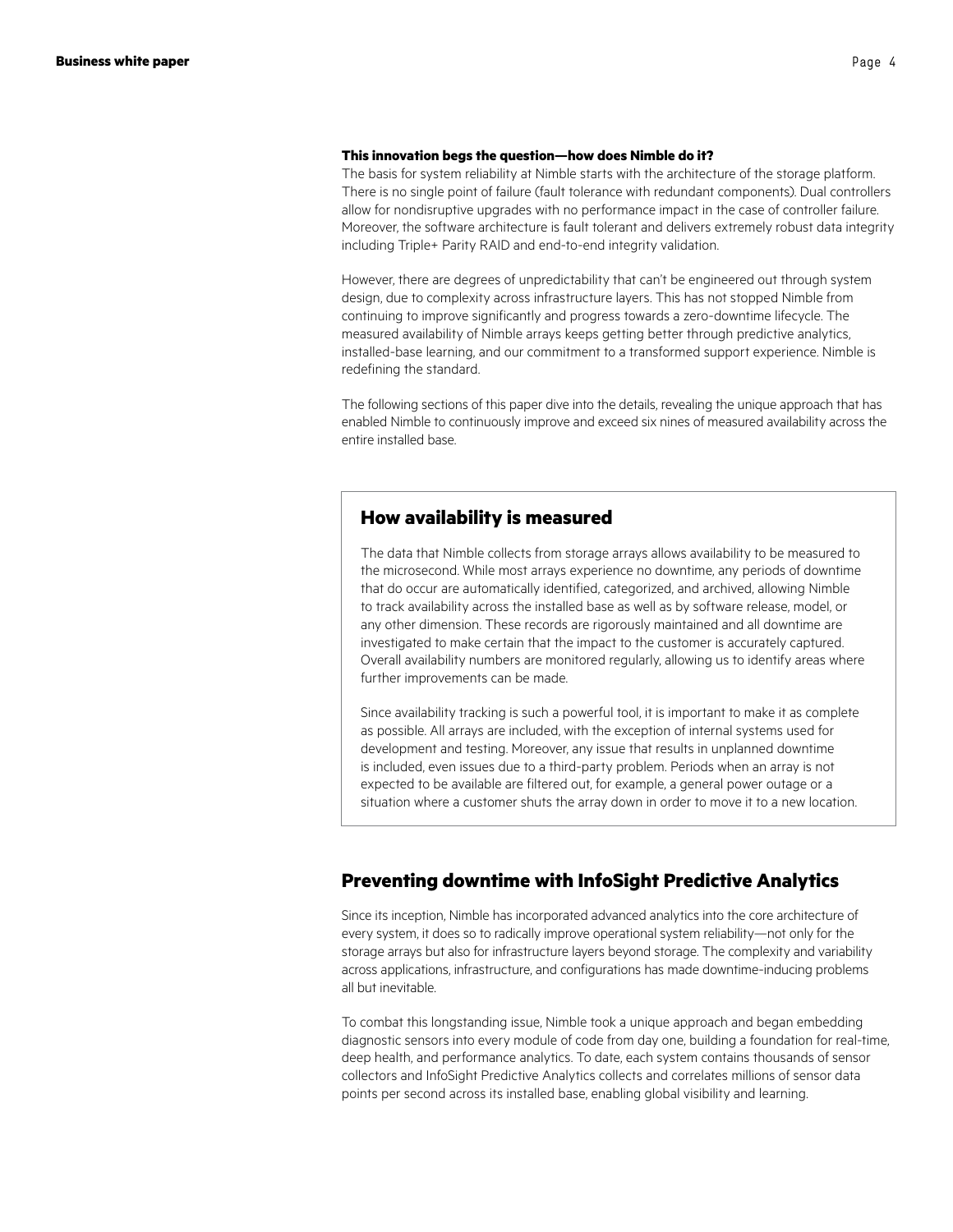

Figure 1. Measured availability of the installed base over time

#### **Infrastructure that learns**

InfoSight applies data science to identify, predict, and prevent problems across infrastructure layers. For any new problem experienced in the installed base, predictive health signatures are assigned and InfoSight intelligently utilizes pattern-matching algorithms and continuously searches for signatures across the systems.

If a signature is detected, InfoSight either prevents the problem from occurring or proactively resolves it with a prescriptive resolution, even if the problem is outside of storage. There are no false alerts as machine learning normalizes performance behavior across the installed base.

Each system continually gets smarter, learning from the installed base, and downtime events are increasingly prevented.

Non-storage factors, such as misconfigurations, host, network, or VM problems, can impact the I/O path. InfoSight correlates sensor data across the infrastructure and resolves problems beyond storage, uncovering the root causes of issues affecting data delivery from storage to virtual machines (VMs). In fact, 54% of the issues InfoSight resolves are outside of storage. Because Nimble has been at this for over six years, InfoSight has more diagnostic sensor data and predictive insights than any other vendor.

With InfoSight and the power of predictive analytics, measured availability is greater than six nines today and continues improving for all systems. This availability value is not limited to the latest model or software version as it is for other vendors, but instead is representative of the entire Nimble installed base.

#### **Predictive use case example**

Root cause—network virtual interface card interoperability. Nimble prevented a catastrophic All-Paths-Down situation due to a potential interoperability issue with a network VIC card. Leveraging InfoSight data and analytics, Nimble support engineers determined that the Fibre Channel recovery mechanism might fail due to a double abort issue within the card. InfoSight applied signature pattern matching with a workaround and the issue was prevented for many other customers.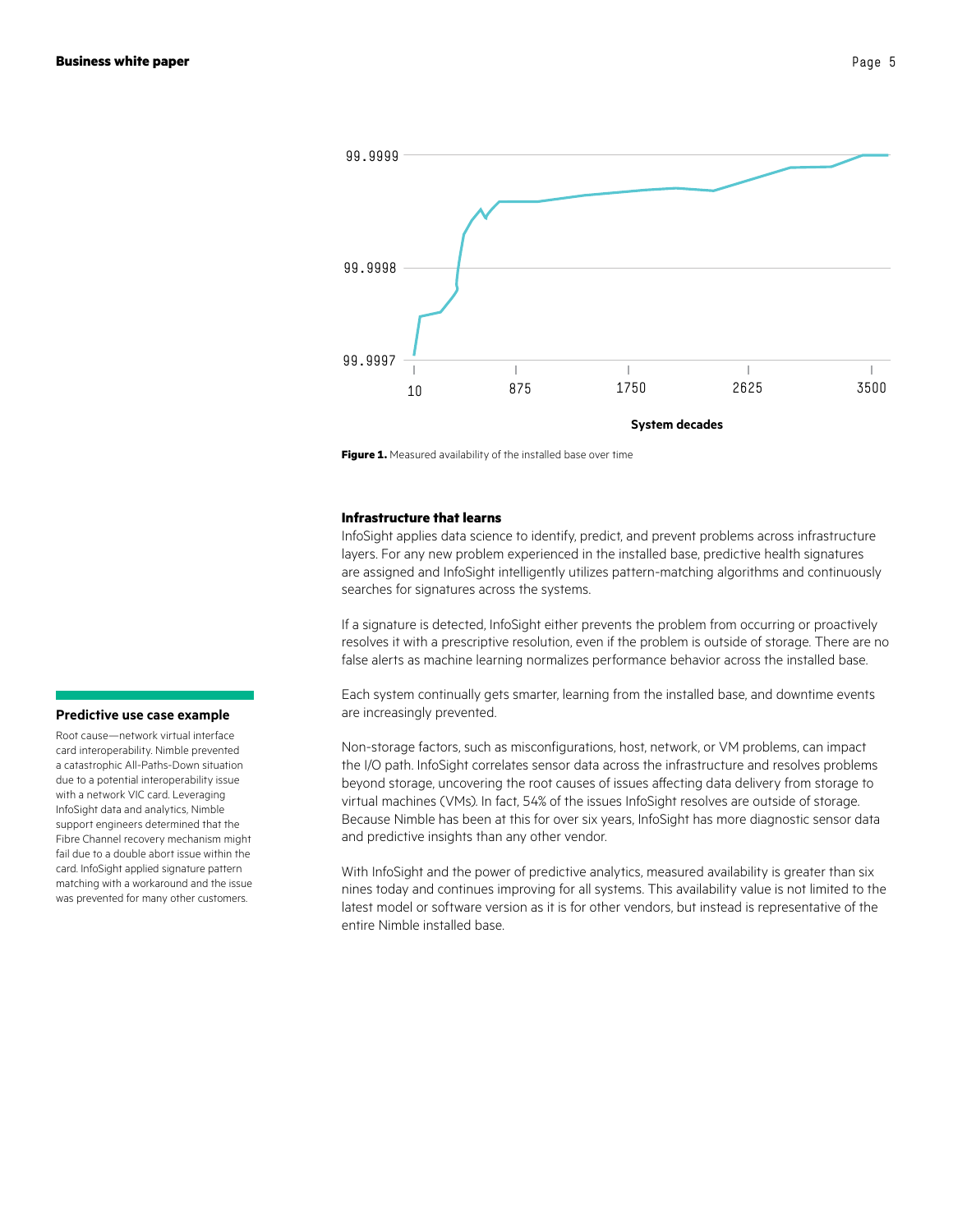<span id="page-5-0"></span>

**Figure 2.** Number of predictive health signatures

### **Guiding principle for preventing issues**

If Nimble has seen or knows about a problem, no customer should experience the same problem in their environment—regardless of the complexity or location of the root cause. This guiding principle has created a methodical focus on clearly understanding the root cause of every issue and case, even those outside of storage, to prevent any customer from experiencing the same issue.

#### **See once, prevent for all**

InfoSight enables a new and better support experience, one that applies data science and intelligent case automation to help minimize the possibility of a known issue ever being experienced in the installed base. Integral to this support experience are the PEAK engineers—a special team with expertise across the infrastructure layers. These engineers are responsible for case assessment, rapid and definitive root cause analysis, defining case automation rules, and overseeing problem resolution before problems can affect customers. The following figure outlines the team's standard operating procedure.

- 1.**Data analysis:** InfoSight continuously monitors and analyzes sensor telemetry from the global installed base—millions of sensors per second from over 10,000 customers.
- 2. **Case creation:** InfoSight predicts a potential problem or a customer creates a case (Note: Ninety percent of cases are auto-created and 86% of cases are auto-resolved and closed before the customer knows of an issue).
- 3. **Root cause analysis:** For complex issues, a dedicated PEAK engineer is assigned and works with engineering and InfoSight to quickly diagnose the root cause, including problems outside of storage. A signature is created identifying the parameters, including OS, performance metrics, application and workload profiles, and third-party configurations.
- 4.**Problem resolution:** The PEAK engineer develops the resolution plan, verifies the completion of fixes, and closes the case.
- 5. **Installed-base prevention:** InfoSight applies pattern-matching algorithms on the signature to identify, predict, and prevent other systems from experiencing the same problem.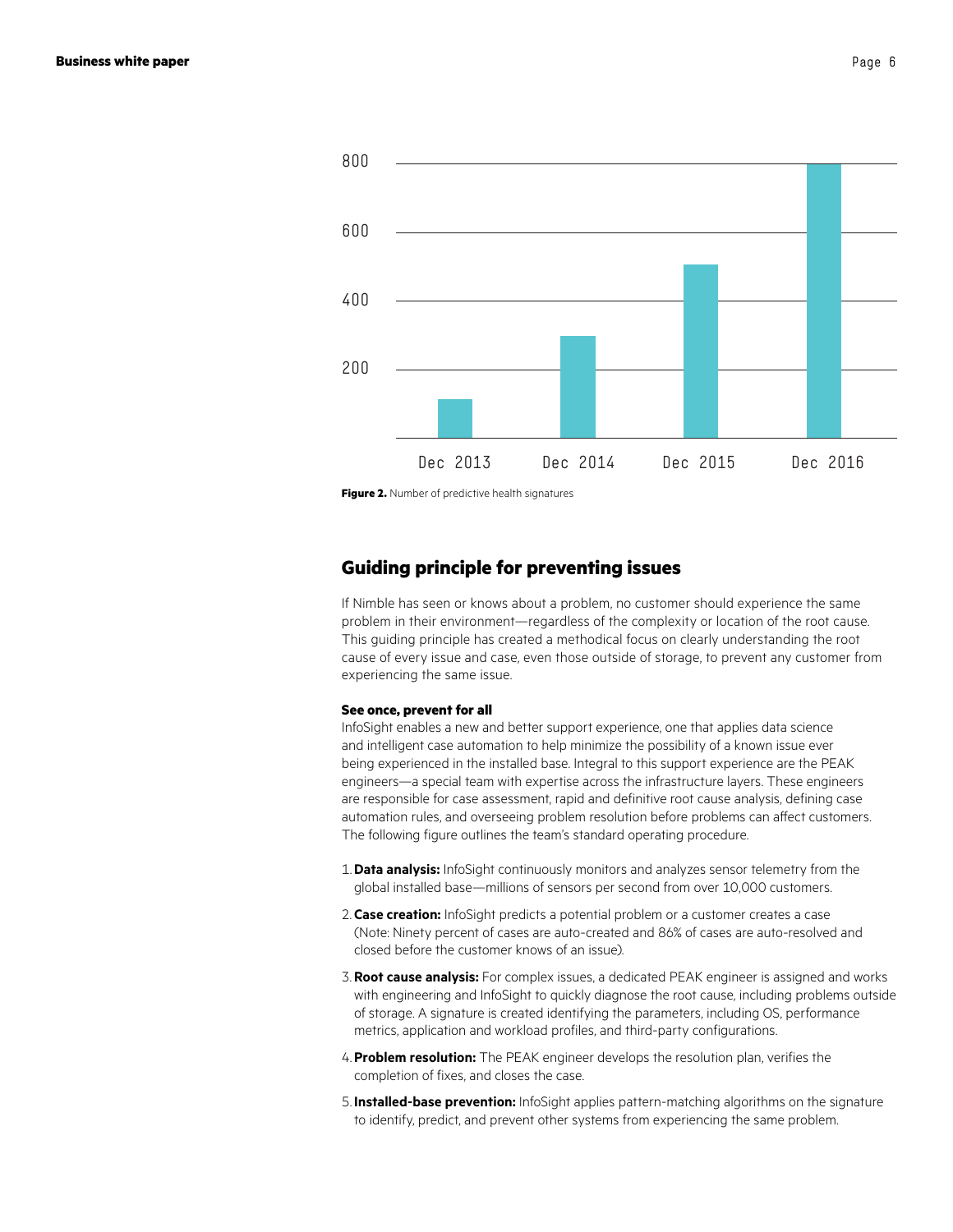

**Figure 3.** Rapid root cause to automated prevention

#### **Predictive use case example**

**Root cause**—hypervisor. In one case, a customer's volumes abruptly went offline during a NimbleOS update. The PEAK team determined the root cause was due to a bug in the hypervisor, and Nimble quickly developed a workaround. InfoSight then automatically prevented other customers with the same hypervisor build from upgrading to that version of NimbleOS until the hypervisor bug could be fixed. The signature was added to InfoSight, and many outages were prevented.

#### **Customized upgrade paths**

The PEAK engineers can invoke a blacklist mechanism that prevents customers from upgrading to specific NimbleOS versions associated with a problem that has been identified in other environments with similar configurations. InfoSight, in turn, creates customized upgrade paths for each customer. This means customers can know with certainty that the upgrades available are safe, as identified problems have been mitigated.

Nimble's laser focus on preventing known issues, combined with InfoSight Predictive Analytics, has resulted in a 19.3% year-over-year decrease in customer involved support cases.<sup>3</sup> This achievement has been made despite having grown its customer base 900% over the same period. Net result: Downtime events are prevented and valuable customer time can be spent driving business value rather than on maintenance, troubleshooting, and problem resolution.



**Figure 4.** 19.3% YoY decrease in customer involved cases